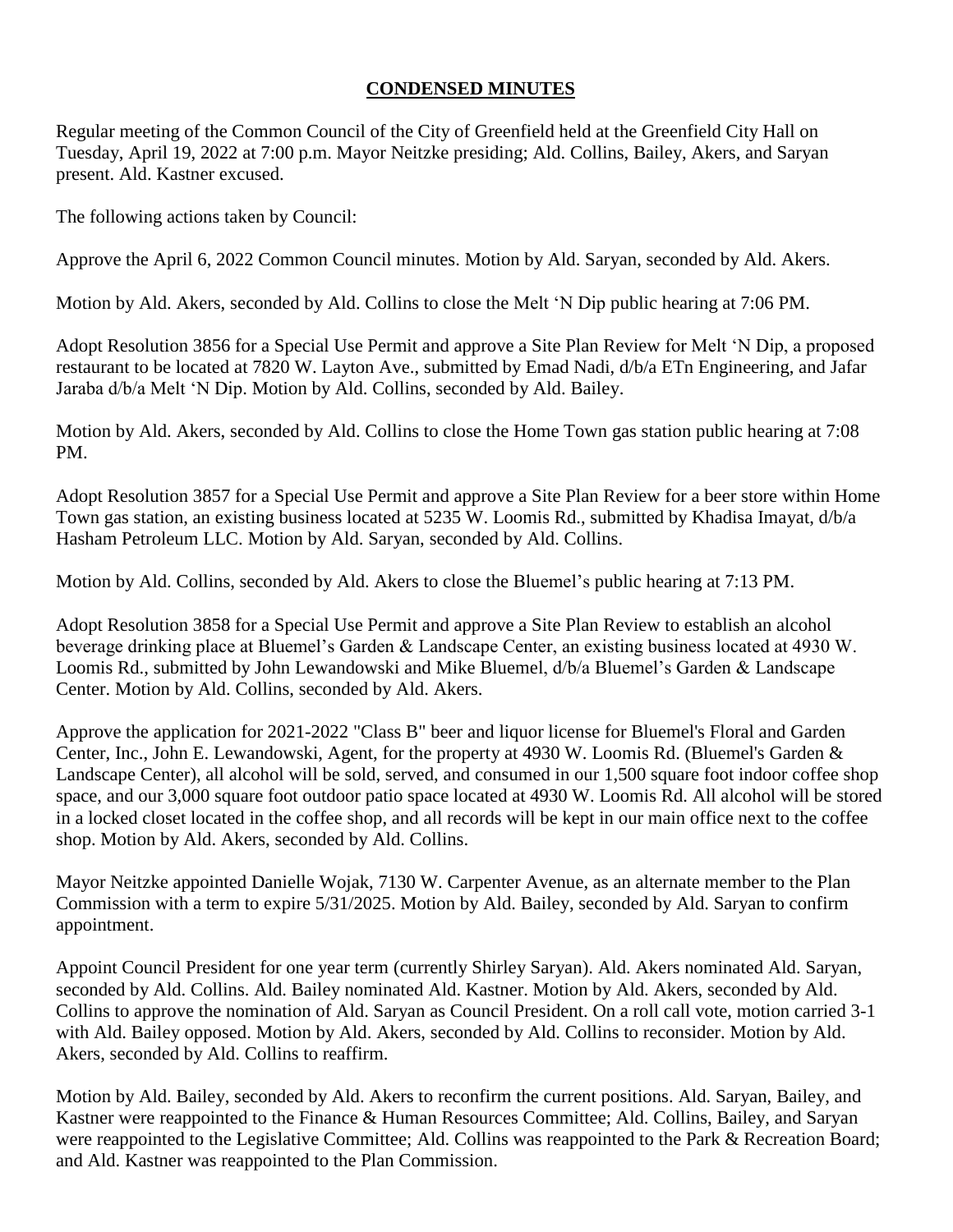Motion by Ald. Collins, seconded by Ald. Akers to confirm reappointments. Ald. Akers reappointed to the Board of Health for a term to expire 4-17-2023; Ald. Bailey was reappointed to the Board of Health for a term to expire 4-15-2024; Ald. Saryan was reappointed to the Public Library Board for a term to expire 4-17-2023; and Ald. Akers, Bailey, and Collins were reappointed to the Board of Public Works for a term to expire 4-17- 2023.

Motion by Ald. Collins, seconded by Ald. Akers to reappoint John Graber to the Board of Public Works for a term to expire 5-1-24.

Mayor Neitzke reappointed all existing members that are actively serving on the committees and commissions. Motion by Ald. Akers, seconded by Ald. Saryan to confirm reappointments. Patty Cashmore was reappointed to the Fire & Police Commission for a term to expire 5-1-27; Andrew Drzewiecki was reappointed to the Board of Review for a term to expire 5-1-27; Joan Stevens, Chloe Selkirt, and Terry Krell were reappointed to the Tree Commission for a term to expire 5-1-24; and Kevin Thomas and Donald Reid were reappointed to the Zoning Board of Appeals for a term to expire 5-1-25.

Mayor Neitzke reappointed Steve Rogers and Donald Carlson as the two regular members to the Plan Commission for a term to expire 5-1-25. Motion by Ald. Saryan, seconded by Ald. Bailey to confirm appointments.

Motion by Ald. Akers, seconded by Ald. Collins to confirm appointment of David Schilz as the Chairperson of Zoning Board of Appeals, unless Audrey Ellison expresses interest in maintaining the Chairperson's role.

Approve applications for 2021-2022 operator licenses. Motion by Ald. Collins, seconded by Ald. Akers.

Classic Lanes Greenfield, Gina Daroszewski, Agent, requests an extension of the licensed premises of her Combination "Class B" Beer and Liquor License and Entertainment License to her patio" outdoor enclosed area on the southeast side with planters, approximately 882 sq. ft." at 5404 W. Layton Ave., May 2 - October 2, 2022, Tuesday through Friday, 3PM-10PM, Saturday 11AM-10PM and Sunday 11AM-6PM. Motion by Ald. Akers, seconded by Ald. Collins.

Approve a Special Use Review, Site, Landscaping, and Architectural Plans for Rosen Hyundai of Greenfield, an existing business, for proposed building addition at 6133 S. 27 St., submitted by Jim Triatik, d/b/a Sullivan Design Builds, and Jeff Rosen, d/b/a Rosen Automotive Group; approve a Special Use Review and Site Plan Review for Arby's, an existing restaurant located at 4841 S. 27 St., submitted by John P. Wade, d/b/a AES Midwest LLC; approve a Special Use Review and Site Plan Review for Arby's, an existing restaurant located at 4280 S. 76 St., submitted by John P. Wade, d/b/a AES Midwest LLC; and approve a Special Use Review and Site Plan Review for Sauce & Toss, a proposed restaurant to be located at 3322 W. Loomis Rd., submitted by Faisal Farooqui, d/b/a Ahad Investment LLC. Motion by Ald. Collins, seconded by Ald. Bailey.

Approve an Outdoor Special Event application for the Dan Jansen Family Fest event, to be located at Konkel Park, 5151 W. Layton Ave., May 26 – May 30, 2022, and waive all application fees. Application includes the following combination of licenses/permits: Outdoor Special Event, Temporary Operators Licenses, Temporary Class "B" Retailer's License (beer), Food, and Commercial building/ electrical/ plumbing. *Requesting Council approval to allow unaccompanied underage individuals on the licensed beer premises pursuant to Wis. Stat. 125.07(3)(a)12.* Motion by Ald. Akers, seconded by Ald. Collins.

Approve an Outdoor Special Event application for the Cruisin' Car Show, to be located at Kulwicki Park, 10777 W. Cold Spring Rd., May 28, 2022, and waive all application fees. Application includes the following combination of licenses/permits: Outdoor Special Event and food. Motion by Ald. Collins, seconded by Ald. Akers.